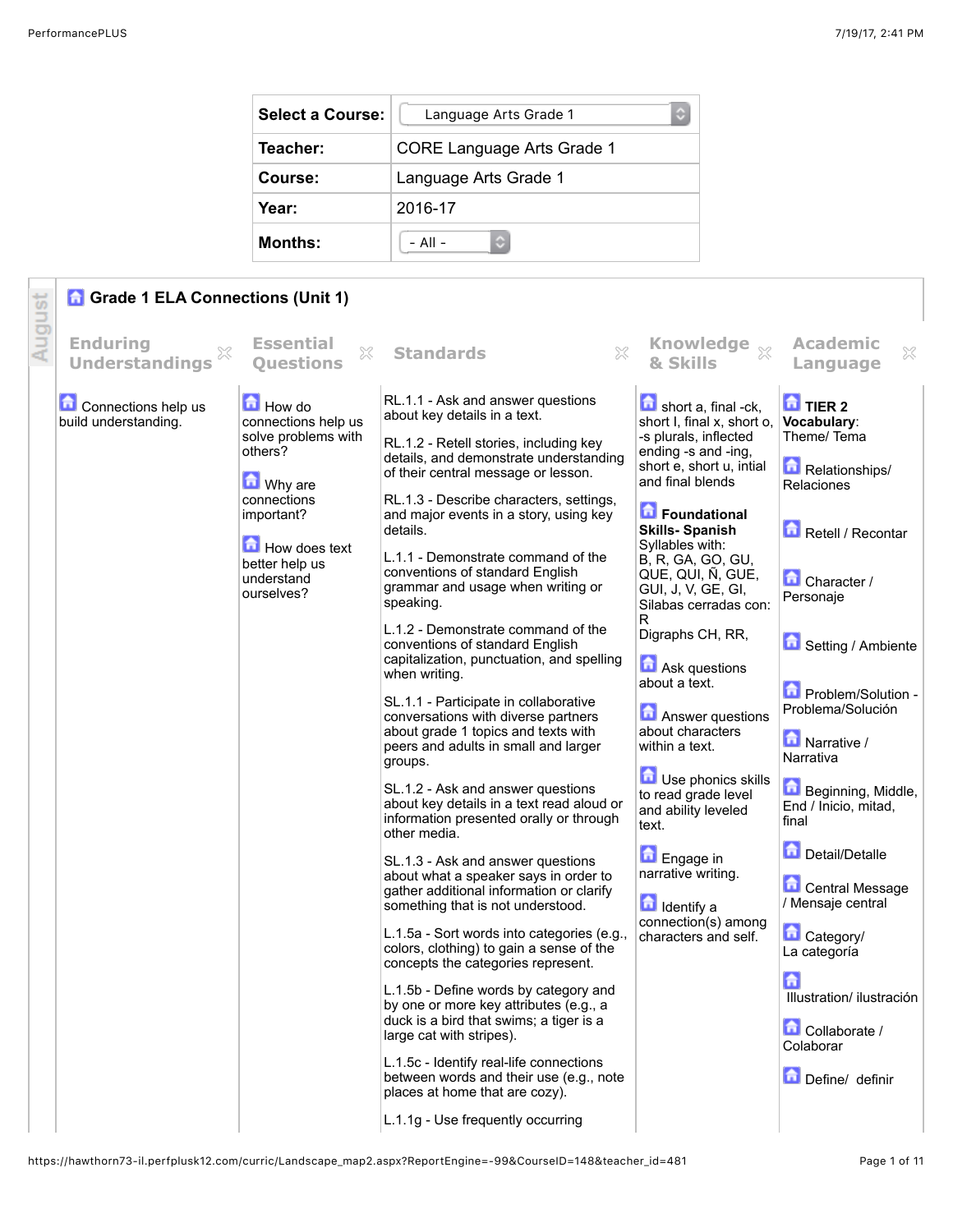|           |                                                        |                                                                                                                                       | conjunctions (e.g., and, but, or, so,<br>because).<br>L.1.1i - Use frequently occurring<br>prepositions (e.g., during, beyond,<br>toward).<br>RL.1.7 - Use illustrations and details in a<br>story to describe its characters, setting,<br>or events.<br>RF.1.2 - Demonstrate understanding of<br>spoken words, syllables, and sounds<br>(phonemes).<br>L.1.1a - Print all upper- and lowercase<br>letters.<br>L.1.1b - Use common, proper, and<br>possessive nouns.<br>L.1.2b - Use end punctuation for<br>sentences.                                                                                                                                                                                                                                                                                 |                                                                                                                                                                                                                                                                                                                                                                                                                                                                      |                                                                                                                                                                                                                                                                 |
|-----------|--------------------------------------------------------|---------------------------------------------------------------------------------------------------------------------------------------|--------------------------------------------------------------------------------------------------------------------------------------------------------------------------------------------------------------------------------------------------------------------------------------------------------------------------------------------------------------------------------------------------------------------------------------------------------------------------------------------------------------------------------------------------------------------------------------------------------------------------------------------------------------------------------------------------------------------------------------------------------------------------------------------------------|----------------------------------------------------------------------------------------------------------------------------------------------------------------------------------------------------------------------------------------------------------------------------------------------------------------------------------------------------------------------------------------------------------------------------------------------------------------------|-----------------------------------------------------------------------------------------------------------------------------------------------------------------------------------------------------------------------------------------------------------------|
| September | <b>Enduring</b><br><b>Understandings</b>               | <b>Essential</b><br>X<br><b>Ouestions</b>                                                                                             | X<br><b>Standards</b>                                                                                                                                                                                                                                                                                                                                                                                                                                                                                                                                                                                                                                                                                                                                                                                  | Knowledge xx<br>& Skills                                                                                                                                                                                                                                                                                                                                                                                                                                             | <b>Academic</b><br>×<br>Language                                                                                                                                                                                                                                |
|           | <b>Grade 1 ELA Patterns (Unit 2)</b>                   |                                                                                                                                       |                                                                                                                                                                                                                                                                                                                                                                                                                                                                                                                                                                                                                                                                                                                                                                                                        |                                                                                                                                                                                                                                                                                                                                                                                                                                                                      |                                                                                                                                                                                                                                                                 |
| October   | <b>Enduring</b><br>X<br><b>Understandings</b>          | <b>Essential</b><br>X<br><b>Ouestions</b>                                                                                             | X<br><b>Standards</b>                                                                                                                                                                                                                                                                                                                                                                                                                                                                                                                                                                                                                                                                                                                                                                                  | Knowledge xx<br>& Skills                                                                                                                                                                                                                                                                                                                                                                                                                                             | <b>Academic</b><br>×<br>Language                                                                                                                                                                                                                                |
|           | <b>D</b> Patterns can help us<br>understand our world. | How do we use<br>patterns to help us                                                                                                  | RF.1.3 - Know and apply grade-level<br>phonics and word analysis skills in<br>decoding words.                                                                                                                                                                                                                                                                                                                                                                                                                                                                                                                                                                                                                                                                                                          | <b>Comprehend</b><br>stories using essential                                                                                                                                                                                                                                                                                                                                                                                                                         | <b>Analysis/ Análisis</b>                                                                                                                                                                                                                                       |
|           |                                                        | read?<br>How do we use<br>patterns to help us<br>read and write?<br>How do we apply<br>a known pattern to a<br>new skill/information? | RF.1.3f - Read words with inflectional<br>endings.<br>RL.1.3 - Describe characters, settings,<br>and major events in a story, using key<br>details.<br>L.1.1 - Demonstrate command of the<br>conventions of standard English<br>grammar and usage when writing or<br>speaking.<br>W.1.8 - With guidance and support from<br>adults, recall information from<br>experiences or gather information from<br>provided sources to answer a question.<br>RF.1.1 - Demonstrate understanding of<br>the organization and basic features of<br>print.<br>SL.1.5 - Add drawings or other visual<br>displays to descriptions when appropriate<br>to clarify ideas, thoughts, and feelings.<br>K-2:1.1 - Demonstrate beginning steps in<br>using available hardware and<br>applications (e.g., turn on a computer, | reading strategies.<br>Read unfamiliar<br>text using decoding<br>skills.<br><b>Comprehension</b><br>Skills: Character,<br>Setting, Main Idea,<br>Realism and Fantasy,<br>Cause and Effect<br>Students will be<br>able to use patterns to<br>organize and produce<br>informative and<br>explanatory text.<br>In this unit,<br>students will learn,<br>there are patterns in<br>reading.<br>In this unit,<br>students will learn,<br>there are patterns in<br>writing. | <b>n</b> Inflectional<br>Ending/<br><b>Final inflexional</b><br><b>n</b> Initial<br>Sound/ Sonido inicial<br>Medial Sound/<br>Sonido medial<br>Final Blend/<br>Mezcla final<br>Realism/<br>Realismo<br>Fantasy/ fantasía<br>Cause and Effect/<br>Causa y efecto |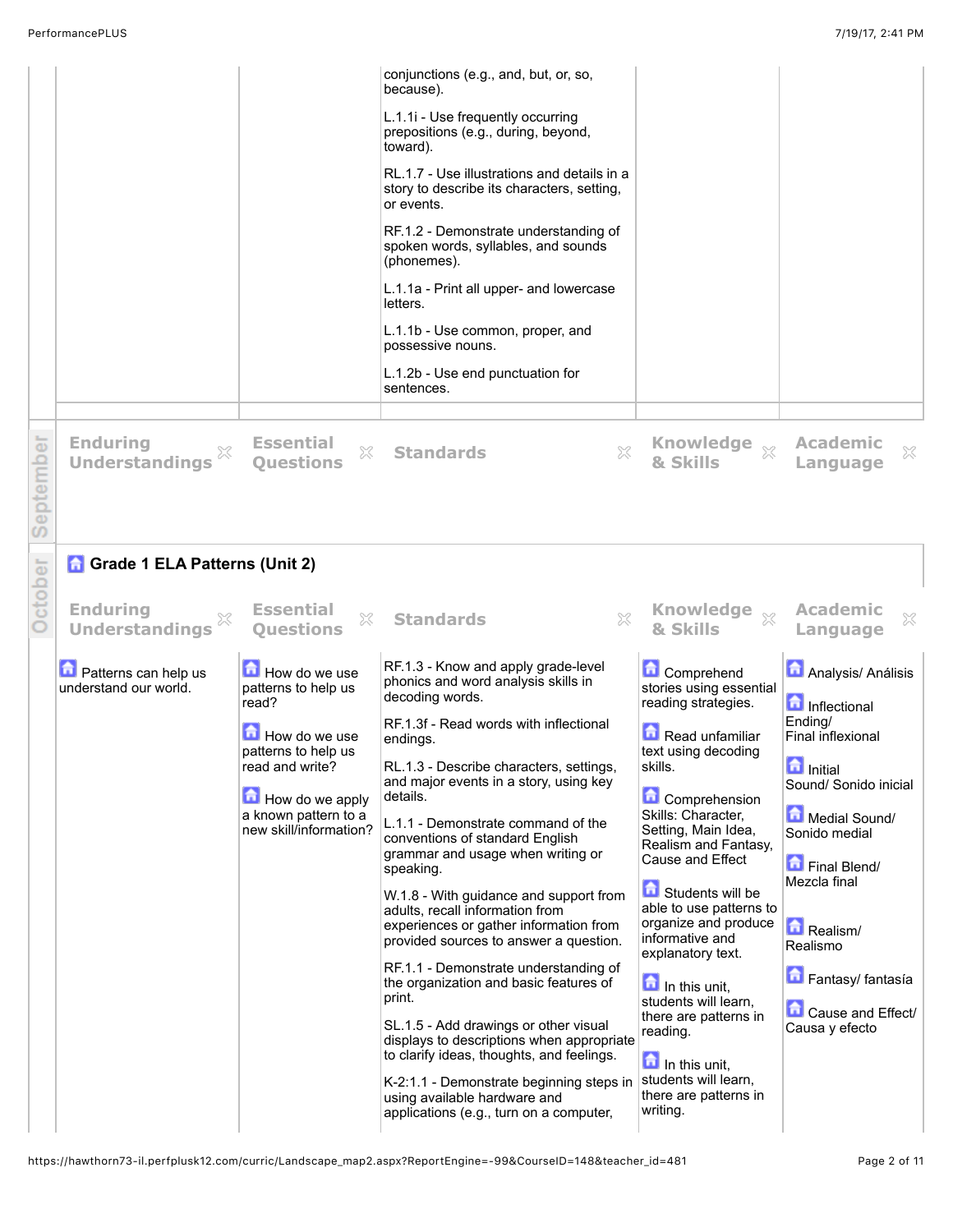|          |                                                                                                  | How do I use<br>story elements to<br>retell a story?                          | (e.g., He hops; We hop).<br>L.1.1e - Use verbs to convey a sense of<br>past, present, and future (e.g., Yesterday<br>I walked home; Today I walk home;<br>Tomorrow I will walk home). | Reading Skills:<br>compare and contrast,<br>plot, theme, drawing<br>conclusions,<br>sequence                                  | compare /<br>comparar                                |
|----------|--------------------------------------------------------------------------------------------------|-------------------------------------------------------------------------------|---------------------------------------------------------------------------------------------------------------------------------------------------------------------------------------|-------------------------------------------------------------------------------------------------------------------------------|------------------------------------------------------|
| December | <b>Enduring</b><br>X<br><b>Understandings</b><br>When analyzing text,<br>change can be observed. | <b>Essential</b><br>×<br><b>Ouestions</b><br>How do story<br>elements change? | $\gtrsim$<br><b>Standards</b><br>L.1.1c - Use singular and plural nouns<br>with matching verbs in basic sentences                                                                     | & Skills<br>Cause and Effect                                                                                                  | <b>Academic</b><br>×<br>Language<br>change / cambiar |
|          | <b>Grade 1 ELA Change (Unit 3)</b>                                                               |                                                                               |                                                                                                                                                                                       |                                                                                                                               |                                                      |
| November | <b>Enduring</b><br>×<br><b>Understandings</b>                                                    | <b>Essential</b><br>×<br><b>Questions</b>                                     | X<br><b>Standards</b>                                                                                                                                                                 | <b>Knowledge</b><br>- 33<br>& Skills                                                                                          | <b>Academic</b><br>×<br>Language                     |
|          |                                                                                                  |                                                                               | syllable words.<br>RL.1.7 - Use illustrations and details in a<br>story to describe its characters, setting,<br>or events.                                                            |                                                                                                                               |                                                      |
|          |                                                                                                  |                                                                               | RF.1.2d - Segment spoken single-<br>syllable words into their complete<br>sequence of individual sounds<br>(phonemes).<br>RF.1.3b - Decode regularly spelled one-                     |                                                                                                                               |                                                      |
|          |                                                                                                  |                                                                               | RF.1.2c - Isolate and pronounce initial,<br>medial vowel, and final sounds<br>(phonemes) ins poken single-syllable<br>words.                                                          |                                                                                                                               |                                                      |
|          |                                                                                                  |                                                                               | RF.1.2b - Orally produce single-syllable<br>words by blending sounds<br>(phonemes), including consonant blends.                                                                       |                                                                                                                               |                                                      |
|          |                                                                                                  |                                                                               | L.1.1a - Print all upper- and lowercase<br>letters.                                                                                                                                   |                                                                                                                               |                                                      |
|          |                                                                                                  |                                                                               | RF.1.1a - Recognize the distinguishing<br>features of a sentence (e.g., first word,<br>capitalization, ending punctuation).                                                           |                                                                                                                               |                                                      |
|          |                                                                                                  |                                                                               | K-2:2.3 - Explain why there are rules for<br>using technology at home and at school.                                                                                                  |                                                                                                                               |                                                      |
|          |                                                                                                  |                                                                               | K-2:2.1 - Follow classroom rules for the<br>responsible use of computers, peripheral<br>devices, and resources.                                                                       |                                                                                                                               |                                                      |
|          |                                                                                                  |                                                                               | K-2:1.7 - Explain that computers can<br>store and organize information so that it<br>can be searched.                                                                                 |                                                                                                                               |                                                      |
|          |                                                                                                  |                                                                               | K-2:1.3 - Identify, locate, and use letters,<br>numbers, and special keys (e.g., space<br>bar, Shift, Delete) on the keyboard.                                                        | and final blends                                                                                                              |                                                      |
|          |                                                                                                  |                                                                               | such as a mouse).<br>K-2:1.2 - Explain that icons (e.g., recycle<br>bin/trash, folder) are symbols used to<br>signify a command, file, or application.                                | short a, final -ck,<br>short I, final x, short o,<br>-s plurals, inflected<br>ending -s and -ing,<br>short e, short u, intial |                                                      |
|          |                                                                                                  |                                                                               | launch a program, use a pointing device                                                                                                                                               |                                                                                                                               |                                                      |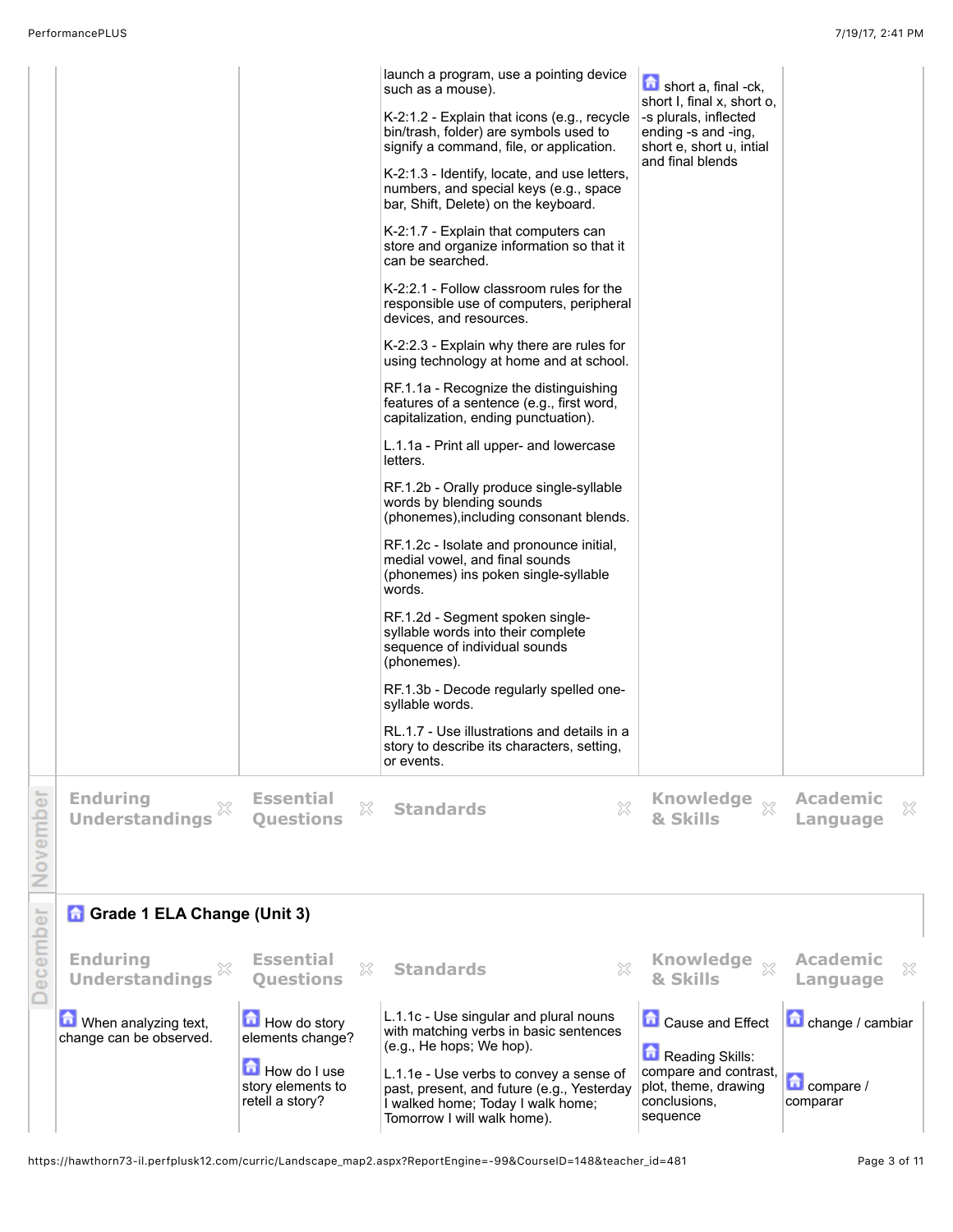|  | RF.1.3 - Know and apply grade-level<br>phonics and word analysis skills in<br>decoding words.                                                                       | Long vowels, long<br>vowel i and e with y,<br>words ending with -nk                               | <b>Contrast/</b><br>contrastar |
|--|---------------------------------------------------------------------------------------------------------------------------------------------------------------------|---------------------------------------------------------------------------------------------------|--------------------------------|
|  | RF.1.4a - Read on-level text with purpose<br>and understanding.                                                                                                     | and -ng, compound<br>words, adding -es, r<br>controlled, -or, -ore,                               | affect / afectar               |
|  | RF.1.4c - Use context to confirm or self-<br>correct word recognition and<br>understanding, rereading as necessary.                                                 | endings -ed and -ing, r<br>controlled -ar.<br>rcontrolled -er, -ir, -ur,<br>contractions, adding- | positive/ positivo             |
|  | RI.1.2 - Identify the main topic and retell<br>key details of a text.                                                                                               | er and -est, dge /j/                                                                              | negative/ negativo             |
|  | RI.1.3 - Describe the connection between not, am, is, are, was,<br>two individuals, events, ideas, or pieces<br>of information in a text.                           | <b>Contractions</b> with<br>were, verbs for now<br>and the past, verbs                            | noun/ sustantivo               |
|  | RI.1.9 - Identify basic similarities in and<br>differences between two texts on the<br>same topic (e.g., in illustrations,                                          | with and without<br>adding s, actoin verbs                                                        | verb/ verbo<br>topic/ tema     |
|  | descriptions, or procedures).<br>RL.1.1 - Ask and answer questions about                                                                                            |                                                                                                   | Main Idea/ Idea                |
|  | key details in a text.                                                                                                                                              |                                                                                                   | principal                      |
|  | RL.1.7 - Use illustrations and details in a<br>story to describe its characters, setting,<br>or events.                                                             |                                                                                                   | adjective /<br>adjetivo        |
|  | RL.1.9 - Compare and contrast the<br>adventures and experiences of<br>characters in stories.                                                                        |                                                                                                   |                                |
|  | SL.1.4 - Describe people, places, things,<br>and events with relevant details,<br>expressing ideas and feelings clearly.                                            |                                                                                                   |                                |
|  | SL.1.6 - Produce complete sentences<br>when appropriate to task and situation.<br>(See grade 1 Language standards 1 and<br>3 on page 26 for specific expectations.) |                                                                                                   |                                |
|  | SL.1.1c - Ask questions to clear up any<br>confusion about the topics and texts<br>under discussion.                                                                |                                                                                                   |                                |
|  | $K-2:1.4$ - Recognize the functions of<br>basic file menu commands (e.g., New,<br>Open, Close, Save, Print).                                                        |                                                                                                   |                                |
|  | K-2:1.5 - Use a word processing<br>application to write, edit, print, and save<br>simple assignments.                                                               |                                                                                                   |                                |
|  | K-2:1.9 - Explain that the Internet links<br>computers around the world, allowing<br>people to access information and<br>communicate.                               |                                                                                                   |                                |
|  | K-2:2.6 - Follow the school rules for safe<br>and ethical Internet use. (Use of Internet<br>in this grade span is determined by<br>district policy.)                |                                                                                                   |                                |
|  | K-2:2.8 - Explain that a password helps<br>protect the privacy of information.                                                                                      |                                                                                                   |                                |
|  | K-2:3.3 - Use age-appropriate<br>technologies (e.g., a simple graphing<br>application) to gather and analyze data.<br>&                                             |                                                                                                   |                                |
|  | K-2:3.4 - Use a variety of age-                                                                                                                                     |                                                                                                   |                                |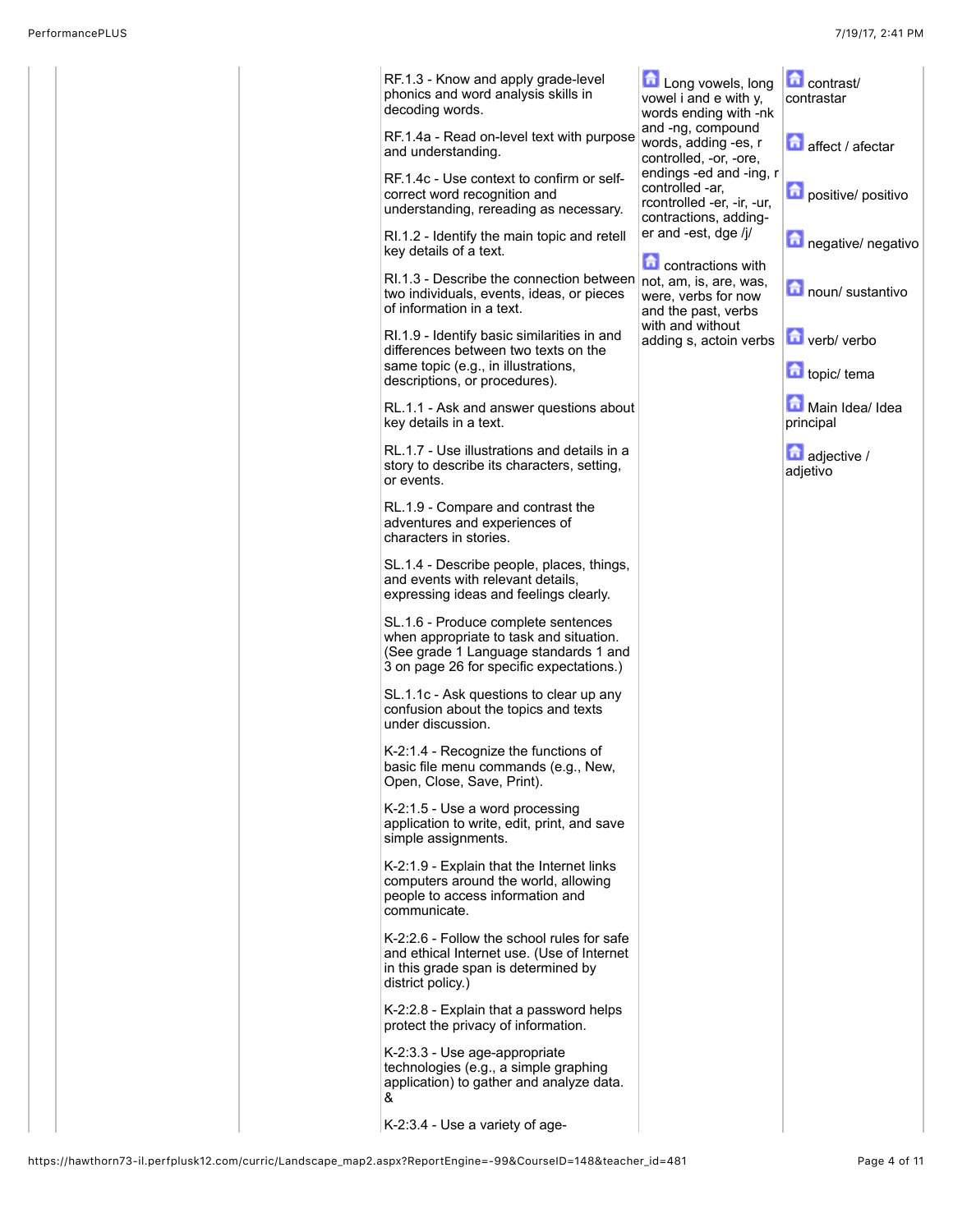|          | Relationships exist within <b>T</b> How does<br>text and among text.<br>(Relationships exist within a<br>story and various texts can<br>be related). | informational text<br>features help you<br>navigate and<br>undestand the content | RF.1.3 - Know and apply grade-level<br>phonics and word analysis skills in<br>decoding words.<br>RF.1.4 - Read with sufficient accuracy<br>and fluency to support comprehension. | drawing<br>conclusions, theme,<br>author's purpose,<br>realism and fantasy,<br>character, setting, | Narrative<br>/ narrativa<br>Opinion / opinión |
|----------|------------------------------------------------------------------------------------------------------------------------------------------------------|----------------------------------------------------------------------------------|----------------------------------------------------------------------------------------------------------------------------------------------------------------------------------|----------------------------------------------------------------------------------------------------|-----------------------------------------------|
| February | <b>Enduring</b><br><b>Understandings</b>                                                                                                             | <b>Essential</b><br>X<br><b>Ouestions</b>                                        | $\chi$<br><b>Standards</b>                                                                                                                                                       | <b>Knowledge</b><br>$\bar{\chi}$<br>& Skills                                                       | <b>Academic</b><br>X<br>Language              |
|          | <b>n</b> Grade 1 ELA Relationships (Unit 4)                                                                                                          |                                                                                  |                                                                                                                                                                                  |                                                                                                    |                                               |
| January  | <b>Enduring</b><br><b>Understandings</b>                                                                                                             | <b>Essential</b><br>X<br><b>Ouestions</b>                                        | X<br><b>Standards</b>                                                                                                                                                            | <b>Knowledge</b><br>$\mathbb{X}$<br>& Skills                                                       | <b>Academic</b><br>×<br>Language              |
|          |                                                                                                                                                      |                                                                                  | capitalization, ending punctuation).<br>L.1.1d - Use personal, possessive, and<br>indefinite pronouns (e.g., I, me, my; they,<br>them, their; anyone, everything).               |                                                                                                    |                                               |
|          |                                                                                                                                                      |                                                                                  | RF.1.1a - Recognize the distinguishing<br>features of a sentence (e.g., first word,                                                                                              |                                                                                                    |                                               |
|          |                                                                                                                                                      |                                                                                  | SL.1.1a - Follow agreed-upon rules for<br>discussions (e.g., listening to others with<br>care, speaking one at a time about the<br>topics and texts under discussion).           |                                                                                                    |                                               |
|          |                                                                                                                                                      |                                                                                  | L.1.2b - Use end punctuation for<br>sentences.                                                                                                                                   |                                                                                                    |                                               |
|          |                                                                                                                                                      |                                                                                  | SL.1.3 - Ask and answer questions about<br>what a speaker says in order to gather<br>additional information or clarify<br>something that is not understood.                      |                                                                                                    |                                               |
|          |                                                                                                                                                      |                                                                                  | RF.1.3e - Decode two-syllable words<br>following basic patterns by breaking the<br>words into syllables.                                                                         |                                                                                                    |                                               |
|          |                                                                                                                                                      |                                                                                  | RF.1.3d - Use knowledge that every<br>syllable must have a vowel sound to<br>determine the number of syllables in a<br>printed word.                                             |                                                                                                    |                                               |
|          |                                                                                                                                                      |                                                                                  | RF.1.3c - Know final -e and common<br>vowel team conventions for representing<br>long vowel sounds.                                                                              |                                                                                                    |                                               |
|          |                                                                                                                                                      |                                                                                  | adjectives.<br>L.1.1h - Use determiners (e.g., articles,<br>demonstratives).                                                                                                     |                                                                                                    |                                               |
|          |                                                                                                                                                      |                                                                                  | forms (e.g., looks, looked, looking).<br>L.1.1f - Use frequently occurring                                                                                                       |                                                                                                    |                                               |
|          |                                                                                                                                                      |                                                                                  | as a clue to the meaning of a word.<br>L.1.4c - Identify frequently occurring root<br>words (e.g., look) and their inflectional                                                  |                                                                                                    |                                               |
|          |                                                                                                                                                      |                                                                                  | clue to the meaning of a word or phrase.<br>L.1.4b - Use frequently occurring affixes                                                                                            |                                                                                                    |                                               |
|          |                                                                                                                                                      |                                                                                  | communicate and exchange ideas.<br>L.1.4a - Use sentence-level context as a                                                                                                      |                                                                                                    |                                               |
|          |                                                                                                                                                      |                                                                                  | appropriate technologies (e.g., drawing<br>program, presentation software) to                                                                                                    |                                                                                                    |                                               |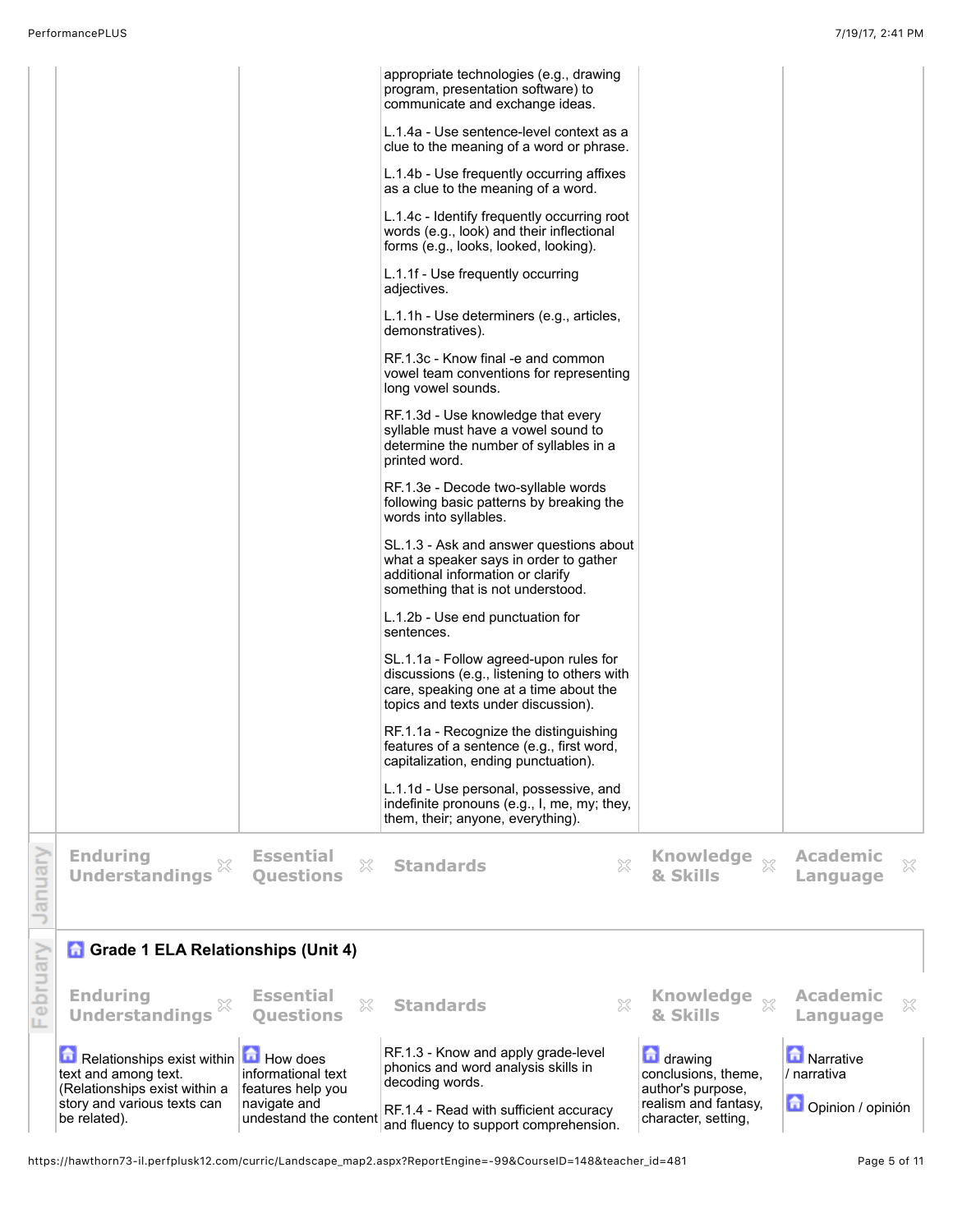| Readers use their<br>foundational skills to read<br>increasingly complex text<br>with fluency and<br>understanding. | of the text? | RF.1.2a - Distinguish long from short<br>vowel sounds in spoken single-syllable<br>words.<br>RF.1.4a - Read on-level text with purpose<br>and understanding.<br>RF.1.4b - Read on-level text orally with<br>accuracy, appropriate rate, and<br>expression on successive readings.<br>RF.1.4c - Use context to confirm or self-<br>correct word recognition and<br>understanding, rereading as necessary. | plot, cause and effect<br>suffixes, -ly and-<br>ful, vowel sound in<br>"moon", compound<br>words, vowels<br>ew, ue, ui, long i: ie,<br>igh, wr /r/, kn /n/, three<br>letter blends, long o:<br>oa, ow, inflected<br>endings, possessives,<br>long a: ai, ay<br>adjectives,<br>adjectives for colors | <b>A</b> Adventure<br>/ aventura |
|---------------------------------------------------------------------------------------------------------------------|--------------|----------------------------------------------------------------------------------------------------------------------------------------------------------------------------------------------------------------------------------------------------------------------------------------------------------------------------------------------------------------------------------------------------------|-----------------------------------------------------------------------------------------------------------------------------------------------------------------------------------------------------------------------------------------------------------------------------------------------------|----------------------------------|
|                                                                                                                     |              | RI.1.2 - Identify the main topic and retell<br>key details of a text.<br>RI.1.3 - Describe the connection between<br>two individuals, events, ideas, or pieces<br>of information in a text.<br>RI.1.4 - Ask and answer questions to                                                                                                                                                                      | nad shapes,<br>adjectives for sizes,<br>adjectives for what<br>kind, adjectives for<br>how many, adjectives<br>that compare                                                                                                                                                                         |                                  |
|                                                                                                                     |              | help determine or clarify the meaning of<br>words and phrases in a text.                                                                                                                                                                                                                                                                                                                                 |                                                                                                                                                                                                                                                                                                     |                                  |
|                                                                                                                     |              | RI.1.5 - Know and use various text<br>features (e.g., headings, tables of<br>contents, glossaries, electronic menus,<br>icons) to locate key facts or information<br>in a text.                                                                                                                                                                                                                          |                                                                                                                                                                                                                                                                                                     |                                  |
|                                                                                                                     |              | RI.1.8 - Identify the reasons an author<br>gives to support points in a text.                                                                                                                                                                                                                                                                                                                            |                                                                                                                                                                                                                                                                                                     |                                  |
|                                                                                                                     |              | RI.1.10 - With prompting and support,<br>read informational texts appropriately<br>complex for grade 1.                                                                                                                                                                                                                                                                                                  |                                                                                                                                                                                                                                                                                                     |                                  |
|                                                                                                                     |              | RL.1.1 - Ask and answer questions about<br>key details in a text.                                                                                                                                                                                                                                                                                                                                        |                                                                                                                                                                                                                                                                                                     |                                  |
|                                                                                                                     |              | RL.1.2 - Retell stories, including key<br>details, and demonstrate understanding<br>of their central message or lesson.                                                                                                                                                                                                                                                                                  |                                                                                                                                                                                                                                                                                                     |                                  |
|                                                                                                                     |              | RL.1.3 - Describe characters, settings,<br>and major events in a story, using key<br>details.                                                                                                                                                                                                                                                                                                            |                                                                                                                                                                                                                                                                                                     |                                  |
|                                                                                                                     |              | RL.1.4 - Identify words and phrases in<br>stories or poems that suggest feelings or<br>appeal to the senses.                                                                                                                                                                                                                                                                                             |                                                                                                                                                                                                                                                                                                     |                                  |
|                                                                                                                     |              | RL.1.9 - Compare and contrast the<br>adventures and experiences of<br>characters in stories.                                                                                                                                                                                                                                                                                                             |                                                                                                                                                                                                                                                                                                     |                                  |
|                                                                                                                     |              | IL.SEL.K-2.1.B.1a - Identify one's likes<br>and dislikes, needs and wants, strengths<br>and challenges.                                                                                                                                                                                                                                                                                                  |                                                                                                                                                                                                                                                                                                     |                                  |
|                                                                                                                     |              | IL.SEL.K-2.1.B.1b - Identify family, peer,<br>school, and community strengths.                                                                                                                                                                                                                                                                                                                           |                                                                                                                                                                                                                                                                                                     |                                  |
|                                                                                                                     |              | IL.SEL.K-2.2.A.1b - Use listening skills to<br>identify the feelings and perspectives of<br>others.                                                                                                                                                                                                                                                                                                      |                                                                                                                                                                                                                                                                                                     |                                  |
|                                                                                                                     |              | IL.SEL.K-2.2.B.1b - Describe positive<br>qualities in others.                                                                                                                                                                                                                                                                                                                                            |                                                                                                                                                                                                                                                                                                     |                                  |
|                                                                                                                     |              | W.1.1 - Write opinion pieces in which                                                                                                                                                                                                                                                                                                                                                                    |                                                                                                                                                                                                                                                                                                     |                                  |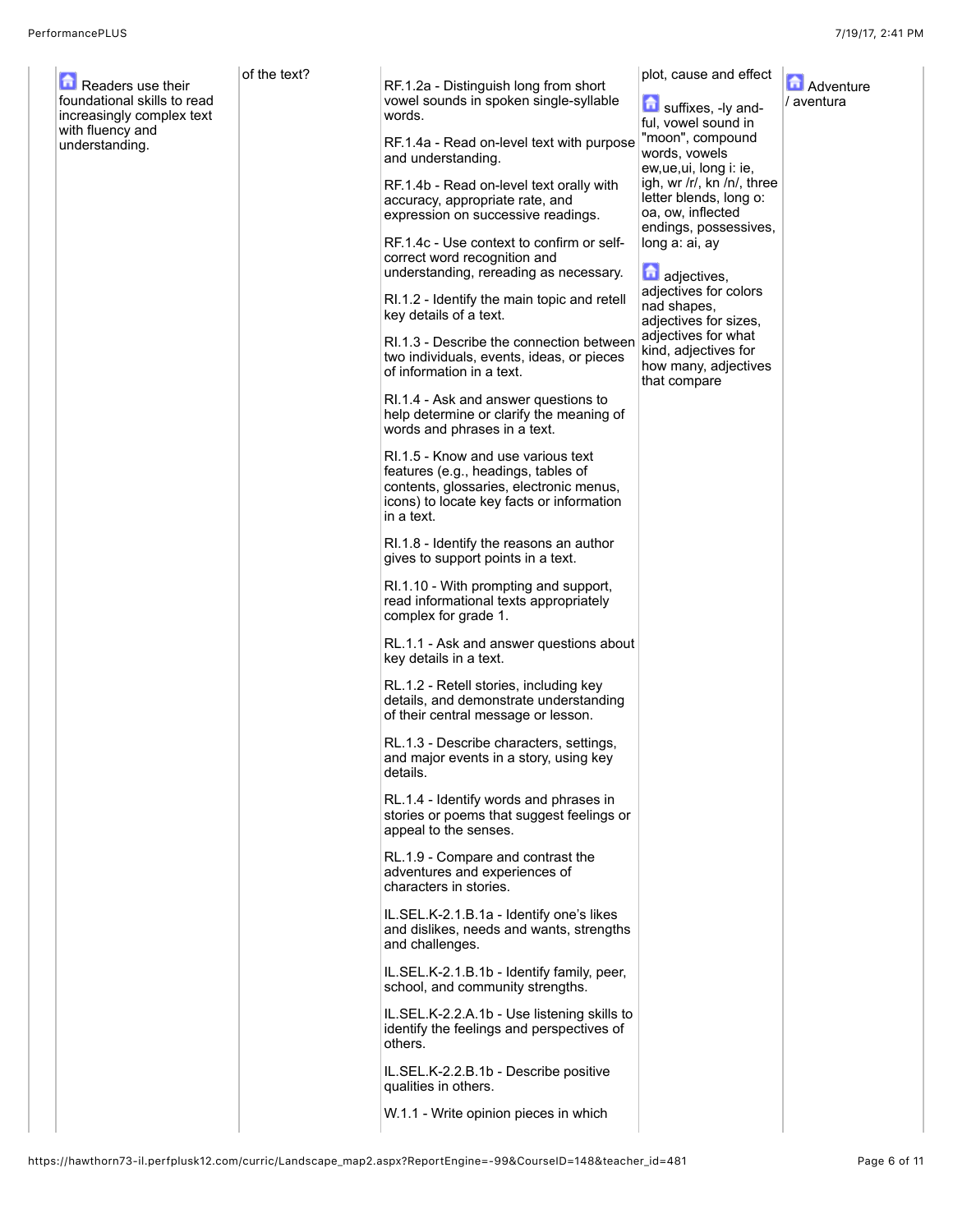|                                                                                                                                                                                       |                                                                                                                                                                                                   | they introduce the topic or name the<br>book they are writing about, state an<br>opinion, supply a reason for the opinion,<br>and provide some sense of closure.<br>W.1.3 - Write narratives in which they<br>recount two or more appropriately<br>sequenced events, include some details<br>regarding what happened, use temporal<br>words to signal event order, and provide<br>some sense of closure.<br>W.1.5 - With guidance and support from<br>adults, focus on a topic, respond to<br>questions and suggestions from peers,<br>and add details to strengthen writing as<br>needed.<br>W.1.6 - With guidance and support from<br>adults, use a variety of digital tools to<br>produce and publish writing, including in<br>collaboration with peers.<br>W.1.8 - With guidance and support from<br>adults, recall information from<br>experiences or gather information from<br>provided sources to answer a question.<br>W.1.9 - (Begins in grade 4)<br>L.1.2c - Use commas in dates and to |                                                                                                                                                                                                                                                                                                                                                                        |                                  |
|---------------------------------------------------------------------------------------------------------------------------------------------------------------------------------------|---------------------------------------------------------------------------------------------------------------------------------------------------------------------------------------------------|----------------------------------------------------------------------------------------------------------------------------------------------------------------------------------------------------------------------------------------------------------------------------------------------------------------------------------------------------------------------------------------------------------------------------------------------------------------------------------------------------------------------------------------------------------------------------------------------------------------------------------------------------------------------------------------------------------------------------------------------------------------------------------------------------------------------------------------------------------------------------------------------------------------------------------------------------------------------------------------------------|------------------------------------------------------------------------------------------------------------------------------------------------------------------------------------------------------------------------------------------------------------------------------------------------------------------------------------------------------------------------|----------------------------------|
|                                                                                                                                                                                       |                                                                                                                                                                                                   | separate single words in a series.                                                                                                                                                                                                                                                                                                                                                                                                                                                                                                                                                                                                                                                                                                                                                                                                                                                                                                                                                                 |                                                                                                                                                                                                                                                                                                                                                                        |                                  |
| <b>n</b> Grade 1 ELA Influence (Unit 5)<br><b>Enduring</b><br><b>Understandings</b>                                                                                                   | that topic.<br><b>Essential</b><br>X<br><b>Questions</b>                                                                                                                                          | Students will understand basic similarities/differences of two texts<br>(fiction/nonfiction) on the same topic and how that influences thier thinking about<br><b>Standards</b><br>X                                                                                                                                                                                                                                                                                                                                                                                                                                                                                                                                                                                                                                                                                                                                                                                                               | <b>Knowledge</b><br>$\S 2$<br>& Skills                                                                                                                                                                                                                                                                                                                                 | <b>Academic</b><br>X<br>Language |
| Evidence from text<br>influences the readers<br>understanding.<br>Readers use their<br>foundational skills to read<br>increasingly complex text<br>with fluency and<br>understanding. | How do readers<br>apply reading<br>strategies to improve<br>understanding and<br>comprehension of<br>various texts?<br>How does a<br>influence their reading<br>interests and book<br>selections? | RF.1.2 - Demonstrate understanding of<br>spoken words, syllables, and sounds<br>(phonemes).<br>RF.1.3 - Know and apply grade-level<br>phonics and word analysis skills in<br>decoding words.<br>RF.1.4 - Read with sufficient accuracy<br>student's environment and fluency to support comprehension.<br>RI.1.10 - With prompting and support,<br>read informational texts appropriately<br>complex for grade 1.<br>RL.1.1 - Ask and answer questions about Drawing Conclusions,<br>key details in a text.<br>RL.1.3 - Describe characters, settings,<br>and major events in a story, using key<br>details.<br>SL.1.1 - Participate in collaborative<br>conversations with diverse partners<br>about grade 1 topics and texts with peers                                                                                                                                                                                                                                                           | <b>D</b> Phonics Skills:<br>Vowels ow/ou/<br>Syllables C + le<br>Vowels ou/ou/<br>Syllables VCV<br>Vowels oi, oy<br>Suffixes -er, -or<br>Vowels aw, au<br>Short e: ea<br>Reading<br><b>Comprehension Skills:</b><br>Theme, Author's<br>Purpose,<br>Realism/Fantasy,<br><b>Character Setting</b><br>Plot, Cause/Effect<br><b>Students will</b><br>participate in shared |                                  |

SL.1.4 - Describe people, places, things, and events with relevant details, expressing ideas and feelings clearly.

collaborative conversation with diverse partners.

https://hawthorn73-il.perfplusk12.com/curric/Landscape\_map2.aspx?ReportEngine=-99&CourseID=148&teacher\_id=481 Page 7 of 11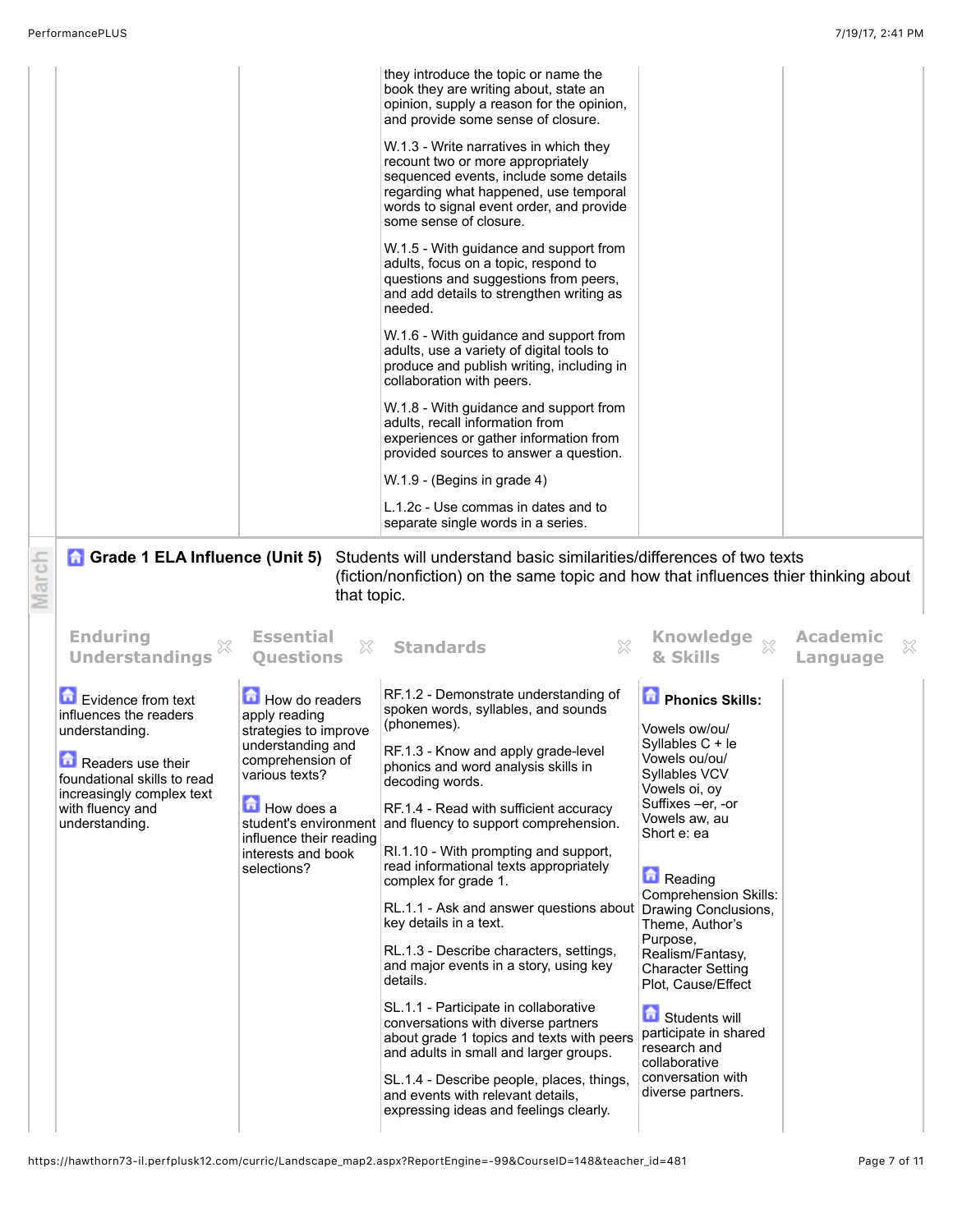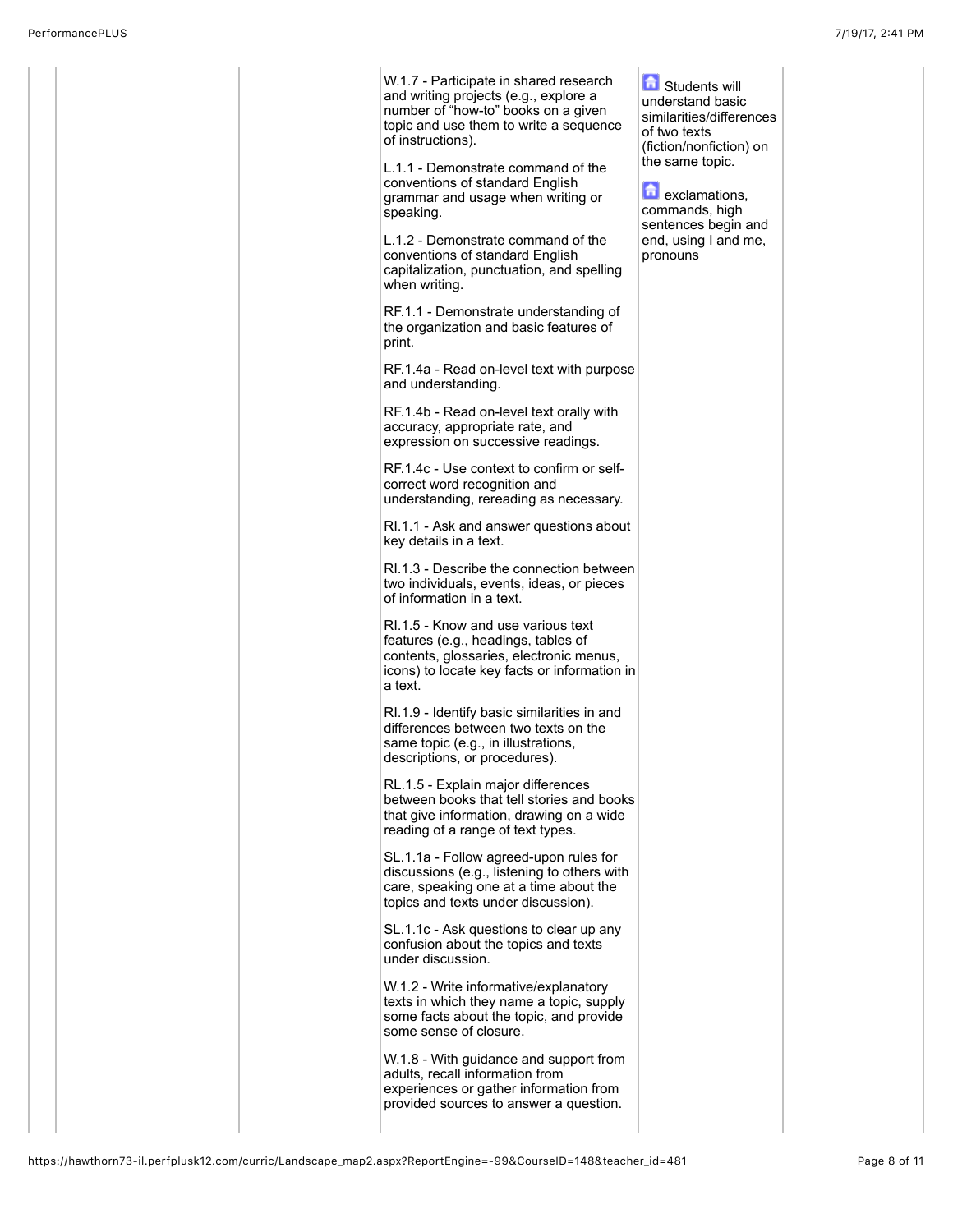understanding.

others may experience situations

https://hawthorn73-il.perfplusk12.com/curric/Landscape\_map2.aspx?ReportEngine=-99&CourseID=148&teacher\_id=481 Page 9 of 11

Conclusions, Theme